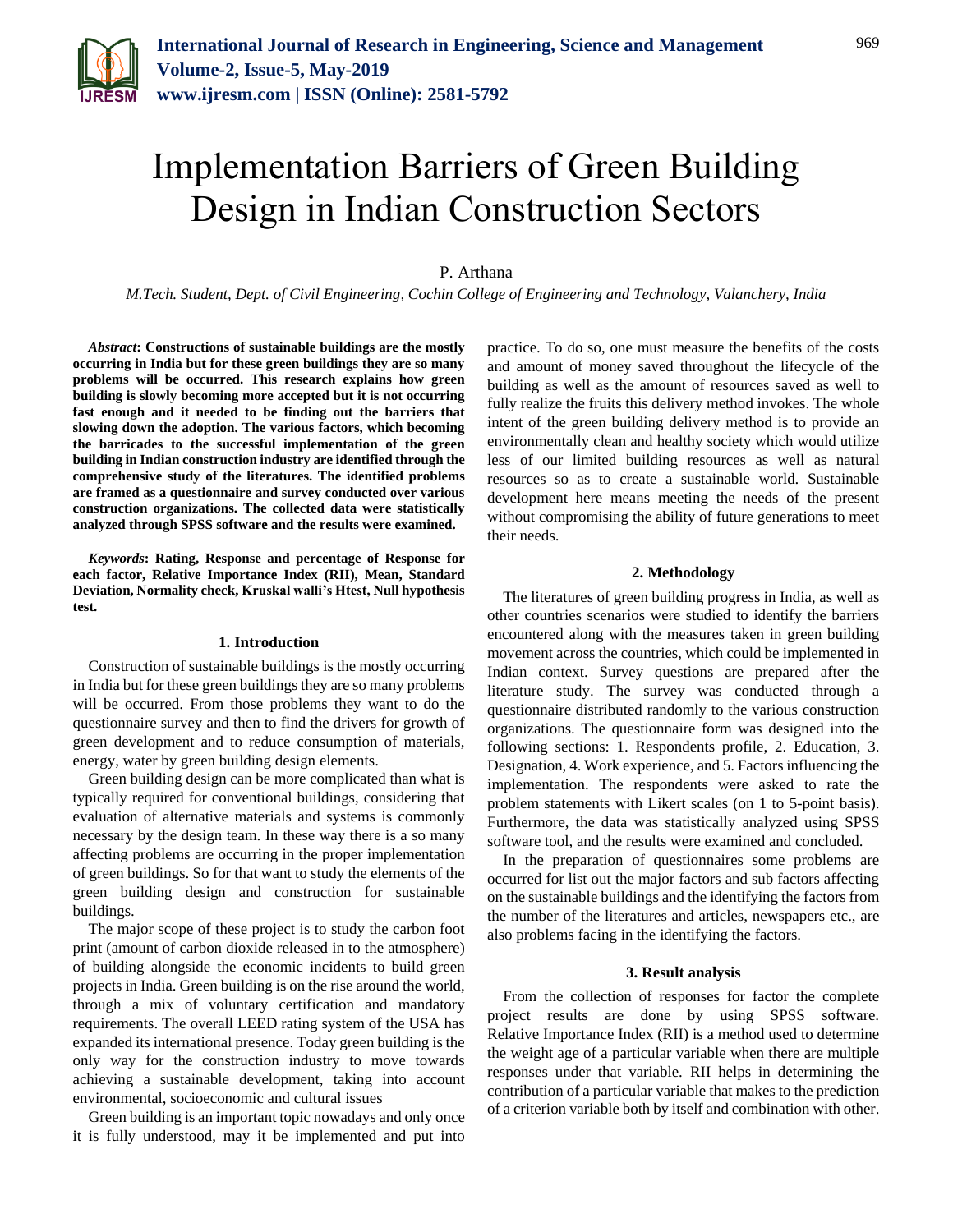

$$
RII = \frac{\sum W}{(A*N)}
$$

 $RII$  = relative importance index;  $W$  = weighting given to each factor by respondents (ranging from 1 to 5);  $A =$  highest weight (i.e., 5 in this case); and  $N =$  total number of respondents.

The table 1 shows the rankings by RII of various factors and amongst the 37 factors the rank one is the ID F19. (Economical risk due to green building investment) Most of the respondents strongly agreed that the construction organizations show difficulties for the investment and that becoming the implementation barrier of green building and sustainable design followed by rank two F23 (Are the national green building standard are using in your green construction), rank three F27. (Technology of Renewable Energy Company's (TRECO) tool was used in case of biomass and carbon trusts) and so on.



Fig 1. Graph indicating Relative importance index (RII) for Factors (F1- F37)

## *A. Annova (kruskal wallis H test)*

Analysis of variance (ANNOVA) is a statistical method used to test differences between two or more means. It may seem odd that the technique is called "Analysis of variance" rather than "Analysis of means". If several independent samples are involved, ANOVA is the usual procedure, when the assumptions of ANOVA are not met, an alternative technique was developed called the Kruskal-Wallis one-way Analysis of variance or the H-test. This test helps in testing the null hypothesis that k independent random samples come from identical populations against the alternative hypothesis that the means of these samples are not all equal. Standard deviation is the most useful and the most popular measure of depression. The deviation of the observations from the AM are considered and then each squared. The sum of the squares is divided by the number of observations. The square of the SD is known as variance and is denoted as  $\sigma^2$  or SD is the positive square root of variance.



Fig. 2. Graph indicating Mean and Standard deviation for (F1-F37)

| Table 1<br>Indicating number of responses, Ranking, RII of each factor |                         |                |                         |    |                |          |                |  |  |
|------------------------------------------------------------------------|-------------------------|----------------|-------------------------|----|----------------|----------|----------------|--|--|
| ID                                                                     | SDA                     | DA             | NU                      | AG | <b>SA</b>      | RII      | <b>Ranking</b> |  |  |
| F1                                                                     | 5                       | 4              | 7                       | 6  | 13             | 0.702857 | 14             |  |  |
| F2                                                                     | 3                       | 15             | 6                       | 7  | 4              | 0.565714 | 35             |  |  |
| F3                                                                     | 9                       | 5              | 14                      | 3  | 4              | 0.531429 | 36             |  |  |
| F <sub>4</sub>                                                         | 9                       | 7              | 10                      | 7  | $\overline{c}$ | 0.52     | 37             |  |  |
| F <sub>5</sub>                                                         | $\overline{4}$          | 10             | 12                      | 5  | $\overline{4}$ | 0.571429 | 34             |  |  |
| F <sub>6</sub>                                                         | 3                       | 8              | 5                       | 9  | 10             | 0.685714 | 17             |  |  |
| F7                                                                     | 5                       | $\overline{4}$ | 8                       | 8  | 10             | 0.68     | 20             |  |  |
| F8                                                                     | 5                       | 3              | 10                      | 8  | 9              | 0.674286 | 23             |  |  |
| F9                                                                     | $\overline{\mathbf{3}}$ | 6              | 6                       | 9  | 11             | 0.708571 | 12             |  |  |
| F10                                                                    | $\overline{3}$          | 3              | 9                       | 8  | 12             | 0.731429 | $\overline{4}$ |  |  |
| F11                                                                    | 5                       | 4              | 8                       | 12 | 6              | 0.657143 | 28             |  |  |
| F12                                                                    | 5                       | 6              | 7                       | 9  | 8              | 0.651429 | 31             |  |  |
| F13                                                                    | 8                       | $\overline{4}$ | 5                       | 7  | 11             | 0.651429 | 31             |  |  |
| F14                                                                    | 5                       | 4              | 8                       | 8  | 10             | 0.68     | 20             |  |  |
| F15                                                                    | 4                       | 4              | 8                       | 7  | 12             | 0.708571 | 12             |  |  |
| F16                                                                    | 6                       | $\overline{4}$ | $\overline{\mathbf{4}}$ | 6  | 15             | 0.714286 | 10             |  |  |
| F17                                                                    | 6                       | 6              | 7                       | 8  | 8              | 0.634286 | 33             |  |  |
| F18                                                                    | 4                       | 5              | 6                       | 4  | 16             | 0.731429 | 4              |  |  |
| F19                                                                    | $\overline{2}$          | 5              | 6                       | 7  | 15             | 0.76     | $\mathbf{1}$   |  |  |
| F20                                                                    | 4                       | 6              | 8                       | 10 | 7              | 0.657143 | 28             |  |  |
| F21                                                                    | $\overline{4}$          | $\overline{4}$ | 6                       | 8  | 13             | 0.725714 | 6              |  |  |
| F22                                                                    | $\overline{4}$          | 6              | 5                       | 8  | 12             | 0.702857 | 14             |  |  |
| F23                                                                    | $\overline{c}$          | 6              | 6                       | 5  | 16             | 0.754286 | $\overline{c}$ |  |  |
| F <sub>24</sub>                                                        | 3                       | 8              | 5                       | 9  | 10             | 0.685714 | 17             |  |  |
| F25                                                                    | $\overline{4}$          | 3              | $\overline{7}$          | 9  | 12             | 0.725714 | 6              |  |  |
| F <sub>26</sub>                                                        | $\overline{7}$          | 6              | $\overline{3}$          | 5  | 14             | 0.674286 | 23             |  |  |
| F <sub>27</sub>                                                        | $\overline{7}$          | $\overline{0}$ | $\overline{4}$          | 8  | 16             | 0.748571 | 3              |  |  |
| F28                                                                    | 4                       | 8              | 5                       | 6  | 12             | 0.68     | 20             |  |  |
| F29                                                                    | 5                       | $\overline{4}$ | 6                       | 5  | 15             | 0.72     | 8              |  |  |
| F30                                                                    | 5                       | $\overline{4}$ | $\overline{7}$          | 9  | 10             | 0.685714 | 17             |  |  |
| F31                                                                    | 6                       | 5              | 6                       | 8  | 10             | 0.662857 | 27             |  |  |
| F32                                                                    | 5                       | 7              | 5                       | 7  | 11             | 0.668571 | 26             |  |  |
| F33                                                                    | 4                       | 6              | $\overline{7}$          | 12 | 6              | 0.657143 | 28             |  |  |
| F34                                                                    | 4                       | 6              | $\overline{4}$          | 7  | 14             | 0.72     | 8              |  |  |
| F35                                                                    | 4                       | 7              | 6                       | 8  | 10             | 0.674286 | 23             |  |  |
| F36                                                                    | $\overline{4}$          | 6              | 5                       | 6  | 14             | 0.714286 | 10             |  |  |
| F37                                                                    | 3                       | 9              | 3                       | 8  | 12             | 0.697143 | 16             |  |  |

The likert scale representation of factors like (1 for SDA,2 for DA, 3 for NU,4 for AG and 5 for SA), if the response for a factor should be very high as compared to other factor, the mean value also increase linearly. Standard deviation shows that how much the factor responses are deviated from the mean average values. hence high mean value factor should have less standard deviation. Coefficient of variance defined as the ratio of arithmetic mean and standard deviation. The coefficient of variance should be least for good factor. The standard deviation and variance, according to experience for each factor, in that F19(Economical risk due to green building investment) get highest mean value (3.8) compared to the other factor. that's means the respondence ranking corresponding to this factor be very high and coefficient of variation value for this factor (34.25211) be least followed by the rank two for F23 (Are the national green building standard are using in your green construction), and so on.

#### *B. Combined mean factor*

Combined mean factor is to be determined for finding the dominate factor for the risk to the green building construction sectors. A combined mean is simply a weighted mean, where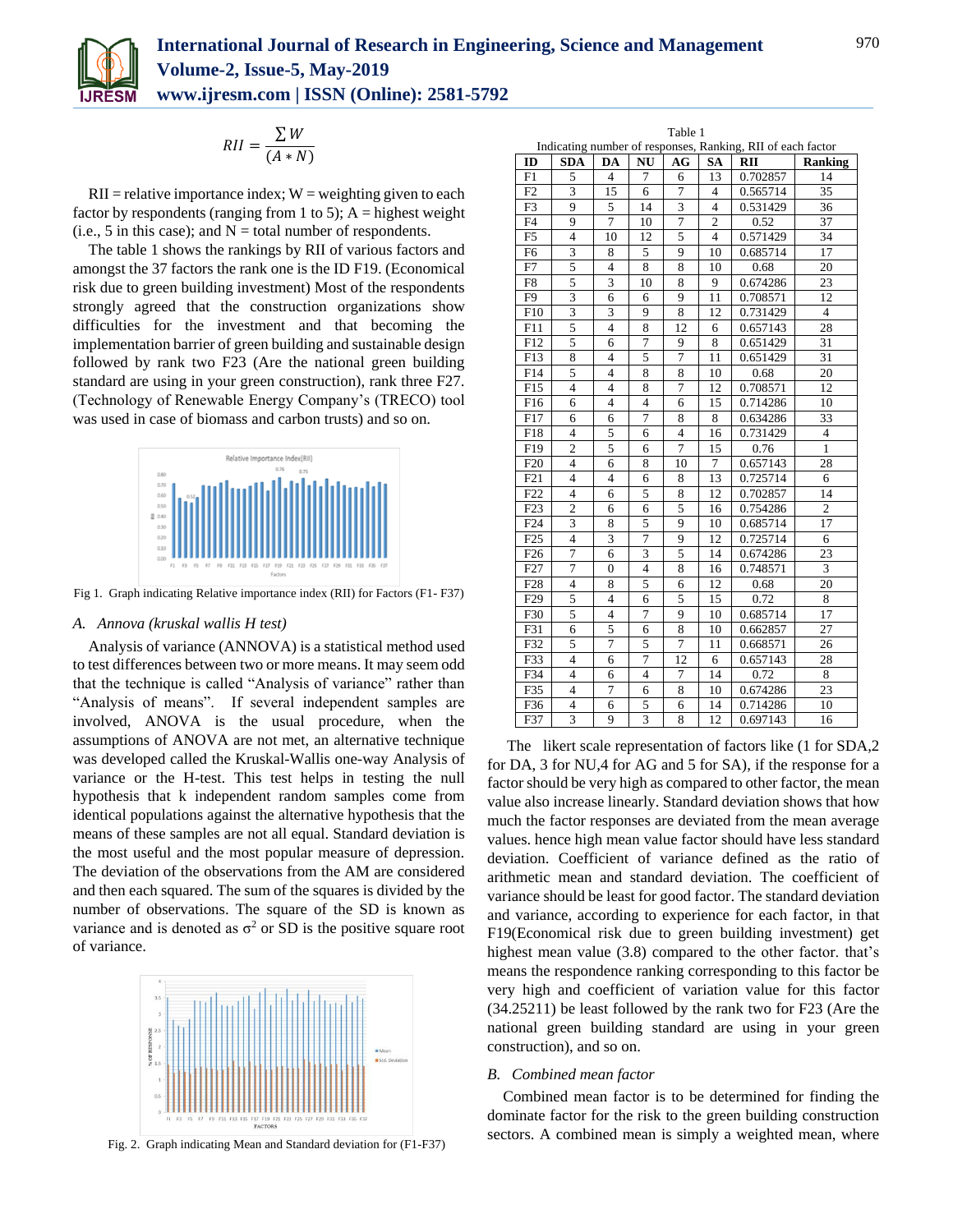

| Combined Arithmetic mean of factors |                                                          |                          |  |  |  |
|-------------------------------------|----------------------------------------------------------|--------------------------|--|--|--|
| S. No                               | Factors                                                  | Combined Arithmetic Mean |  |  |  |
|                                     | Capital cost will be high in green building projects     | 2.89                     |  |  |  |
| 2                                   | Company policy for green buildings                       | 3.48                     |  |  |  |
| 3                                   | Decision of control carbon emissions of materials        | 3.299                    |  |  |  |
| 4                                   | Risks factors in green building investment               | 3.54856                  |  |  |  |
| 5                                   | Green building performance codes used to measure ratings | 3.55                     |  |  |  |
| 6                                   | Green building performance measure using tools           | 3.54288                  |  |  |  |
| ⇁                                   | Performance of green buildings in greenhouse effect      | 3.41716                  |  |  |  |
| 8                                   | Cost benefit by using buildings                          | 3.46284                  |  |  |  |

the weights are the size of each group. For more than two groups: Add the means of each group each weighted by the number of individuals or data points

The combined mean among the following factors risk factor in green building investment (3.54856), green building performance code (3.55), green building performance measures (3.5428) are the major risk put forward by the respondance profile as the barriers for the implementation of green building design in Indian construction sectors followed by the other factor



Fig. 3. Indicating combined mean for eight main factors

## *C. Normality check*

An assessment of the normality of data is a prerequisite for many statistical tests because normal data is an underlying assumption in parametric testing. There are two main methods of assessing normality: graphically and numerically. the testing for normality procedure in SPSS Statistics for the specific statistical test you are using to analyze your data, we provide comprehensive guides in our enhanced content. For each statistical test where you need to test for normality, we show you, step-by-step, the procedure in SPSS Statistics, as well as how to deal with situations where your data fails the assumption of normality

The table 2 presents the results from a well-known test of normality, namely the Shapiro-Wilk Test. The Shapiro-Wilk Test is more appropriate for small sample sizes (< 50 samples), but can also handle sample sizes as large as 2000. For this reason, we will use the Shapiro-Wilk test as our numerical means of assessing normality.

We can see from the above table that for the dependent variables F1-F37, the data was not normally distributed. If the Sig. value of the Shapiro-Wilk Test is greater than 0.05, the data is normal. If it is below 0.05, the data significantly deviate from a normal distribution, hence Kruskal-Wallis H test for three or

| Table 3                   |                                      |                 |                |  |  |  |  |  |  |
|---------------------------|--------------------------------------|-----------------|----------------|--|--|--|--|--|--|
|                           | Normality check for (F1-F37) factors |                 |                |  |  |  |  |  |  |
| <b>Tests of Normality</b> |                                      |                 |                |  |  |  |  |  |  |
| <b>Shapiro-Wilk</b>       |                                      |                 |                |  |  |  |  |  |  |
| Factor                    | Statistic                            | df              | Sig.           |  |  |  |  |  |  |
| FI                        | 0.837                                | 35              | $\overline{0}$ |  |  |  |  |  |  |
| F2                        | 0.874                                | 35              | 0.001          |  |  |  |  |  |  |
| F3                        | 0.878                                | 35              | 0.001          |  |  |  |  |  |  |
| $\overline{F4}$           | 0.897                                | 35              | 0.003          |  |  |  |  |  |  |
| F <sub>5</sub>            | 0.911                                | 35              | 0.008          |  |  |  |  |  |  |
| F <sub>6</sub>            | 0.874                                | 35              | 0.001          |  |  |  |  |  |  |
| F7                        | 0.875                                | 35              | 0.001          |  |  |  |  |  |  |
| F <sub>8</sub>            | 0.881                                | 35              | 0.001          |  |  |  |  |  |  |
| F <sub>9</sub>            | 0.87                                 | 35              | 0.001          |  |  |  |  |  |  |
| F10                       | 0.862                                | 35              | $\overline{0}$ |  |  |  |  |  |  |
| F11                       | 0.887                                | 35              | 0.002          |  |  |  |  |  |  |
| F12                       | 0.891                                | $\overline{35}$ | 0.002          |  |  |  |  |  |  |
| F <sub>13</sub>           | 0.839                                | 35              | 0              |  |  |  |  |  |  |
| F14                       | 0.875                                | 35              | 0.001          |  |  |  |  |  |  |
| F15                       | 0.862                                | $\overline{35}$ | $\theta$       |  |  |  |  |  |  |
| F16                       | 0.801                                | 35              | $\overline{0}$ |  |  |  |  |  |  |
| F17                       | 0.888                                | 35              | 0.002          |  |  |  |  |  |  |
| F18                       | 0.809                                | 35              | 0              |  |  |  |  |  |  |
| F19                       | 0.828                                | 35              | 0              |  |  |  |  |  |  |
| F20                       | 0.902                                | $\overline{35}$ | 0.005          |  |  |  |  |  |  |
| F21                       | 0.842                                | 35              | $\overline{0}$ |  |  |  |  |  |  |
| F <sub>22</sub>           | 0.854                                | 35              | $\overline{0}$ |  |  |  |  |  |  |
| F <sub>23</sub>           | 0.814                                | 35              | $\theta$       |  |  |  |  |  |  |
| F24                       | 0.874                                | 35              | 0.001          |  |  |  |  |  |  |
| F25                       | 0.85                                 | 35              | $\theta$       |  |  |  |  |  |  |
| F <sub>26</sub>           | 0.808                                | 35              | $\theta$       |  |  |  |  |  |  |
| F27                       | 0.748                                | 35              | 0              |  |  |  |  |  |  |
| F <sub>28</sub>           | 0.854                                | 35              | $\overline{0}$ |  |  |  |  |  |  |
| F <sub>29</sub>           | 0.816                                | 35              | $\overline{0}$ |  |  |  |  |  |  |
| F30                       | 0.87                                 | 35              | 0.001          |  |  |  |  |  |  |
| F31                       | 0.867                                | 35              | 0.001          |  |  |  |  |  |  |
| F32                       | 0.861                                | 35              | $\overline{0}$ |  |  |  |  |  |  |
| $F\overline{33}$          | 0.896                                | 35              | 0.003          |  |  |  |  |  |  |
| F34                       | 0.827                                | 35              | $\overline{0}$ |  |  |  |  |  |  |
| $\overline{F35}$          | 0.878                                | 35              | 0.001          |  |  |  |  |  |  |
| F36                       | 0.832                                | 35              | 0              |  |  |  |  |  |  |
| F37                       | 0.842                                | 35              | $\overline{0}$ |  |  |  |  |  |  |

more unrelated samples was carried out.

## *D. Kruskal-wallis H test for three or more unrelated samples*

If several independent samples are involved, ANOVA is the usual procedure, when the assumptions of ANOVA are not met; an alternative technique was developed called the Kruskal-Wallis one-way Analysis of variance or the H-test. This test helps in testing the null hypothesis that k independent random samples come from identical populations against the alternative hypothesis that the means of these samples are not all equal. The alternative hypothesis is often the hypothesis that you

971

Table 2